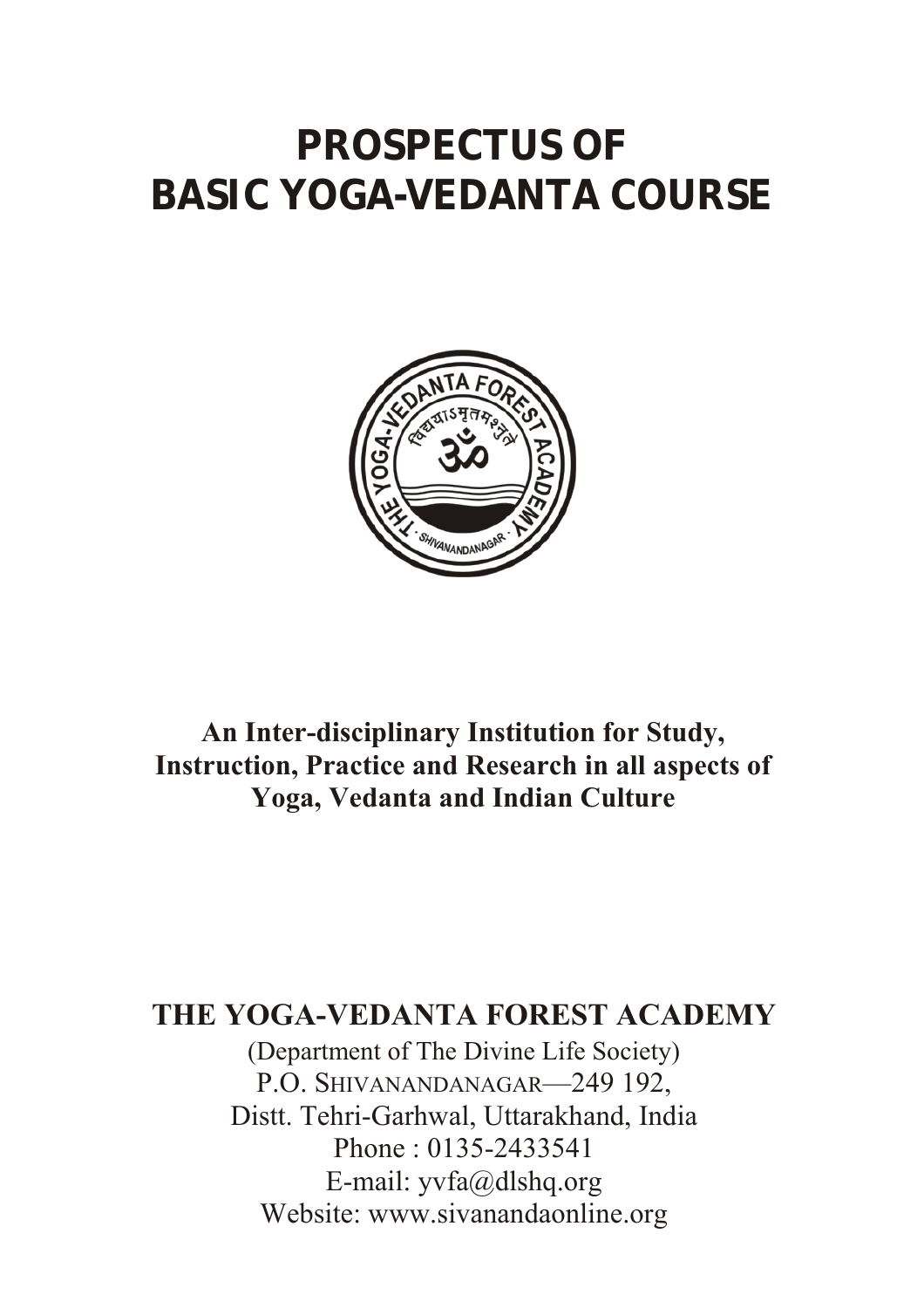

# **FOUNDER :**

WORSHIPFUL GURUDEV SRI SWAMI SIVANANDAJI MAHARAJ ADVENT 08-09-1887 MAHASAMADHI 14-07-1963

 $-2-$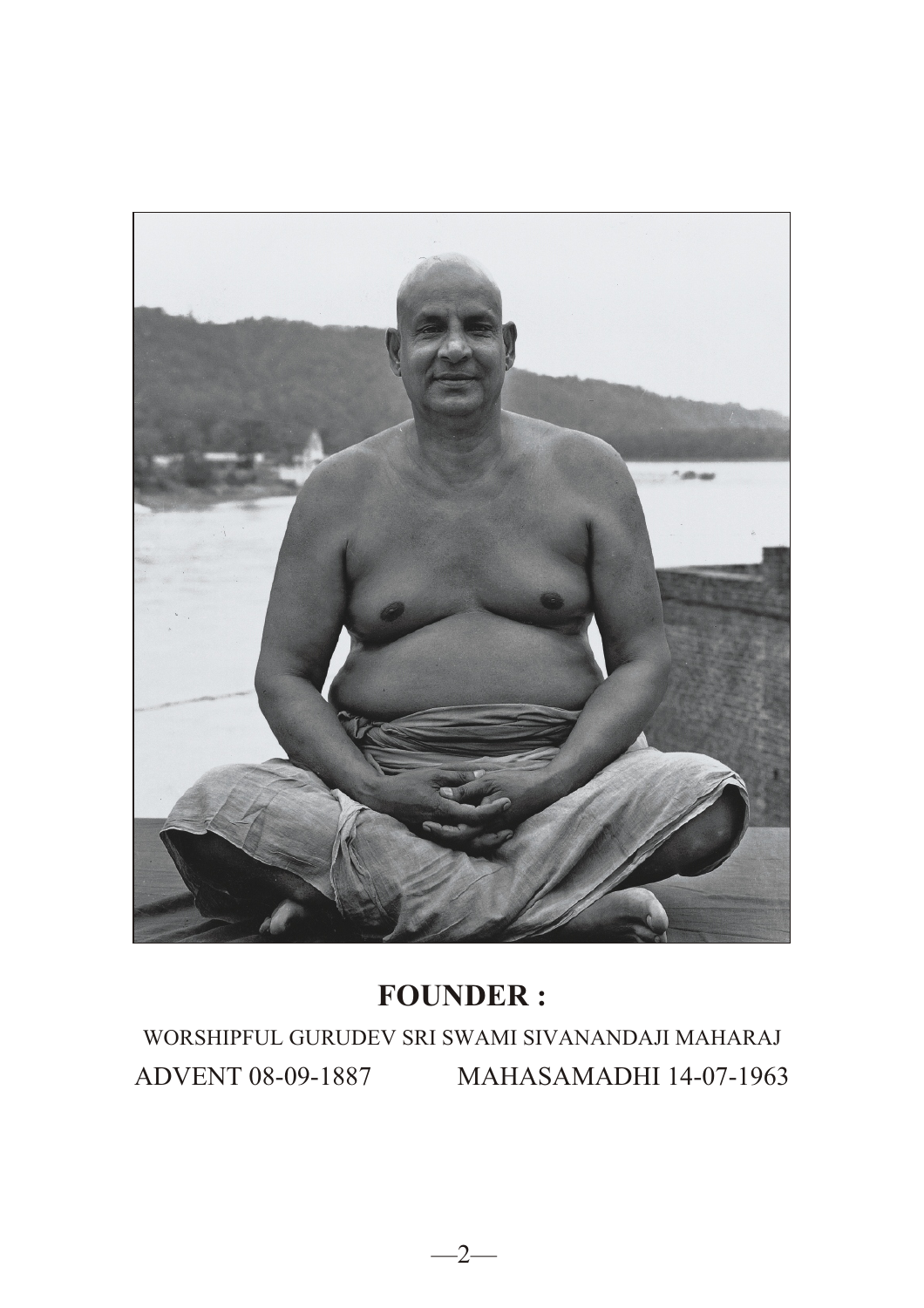# **PROSPECTUS**

**Introduction:** The Yoga-Vedanta Forest Academy which is a unique institution, was formally consecrated by its holy founder, most Worshipful Gurudev Sri Swami Sivanandaji Maharaj in 1948—His Sannyasa Silver Jubilee Year. Regular classes were commenced from the 3rd July, 1948. It is a Department of The Divine Life Society which came into existence in a humble way in 1936 and has now grown into a huge International Organisation.

**Location:** The Academy is situated at Shivanandanagar (Rishikesh) in Tehri-Garhwal District of Uttarakhand, India, within the Sivananda Ashram premises which is beautifully laid out on the sylvan Himalayan foothills on the right bank of the holy Ganga. The Ashram serves as a haven of peace to spiritual seekers from all over the world. Here live and work a band of dedicated monks and seekers trained by the great Master Swami Sivananda for the service of humanity. The Academy is at a distance of about 3 kilometres from Rishikesh town and is served by autorickshaws and taxis. Rishikesh itself is 24 kilometres away from the renowned pilgrim centre, Haridwar, and is linked by rail and road. Regular buses, autos and taxis are available throughout the day. Haridwar is also on the banks of the river Ganga at a distance of 263 kilometres to the north of Delhi on the Delhi-Haridwar-Dehradun rail route.

**Aims and Objects:** Widest possible dissemination of spiritual and cultural Knowledge is the primary object of The Divine Life Society, under which the Yoga-Vedanta Forest Academy functions. All its activities are tuned to this one aim. The Branches and Members of the Divine Life Society work for furthering this lofty object. Its illustrious Founder, Sri Swami Sivananda tirelessly worked for three decades from his hermitage on the bank of the Ganga, in pursuance of this worthy goal.

The aim of the Yoga-Vedanta Forest Academy is not merely an academic equipment of students, but a providing of the requisite training to enable them in their endeavour to blossom into truly humane, serviceful, integrated personalities, so that they succeed, at least in an appreciable measure, in living a life of goodness and wholeness personally, and of dedication, unselfish cooperation and constructive work socially. It needs no special mention that this achievement in one's own person and in society is obviously rooted to the extent to which one's practical life is attuned to the Ultimate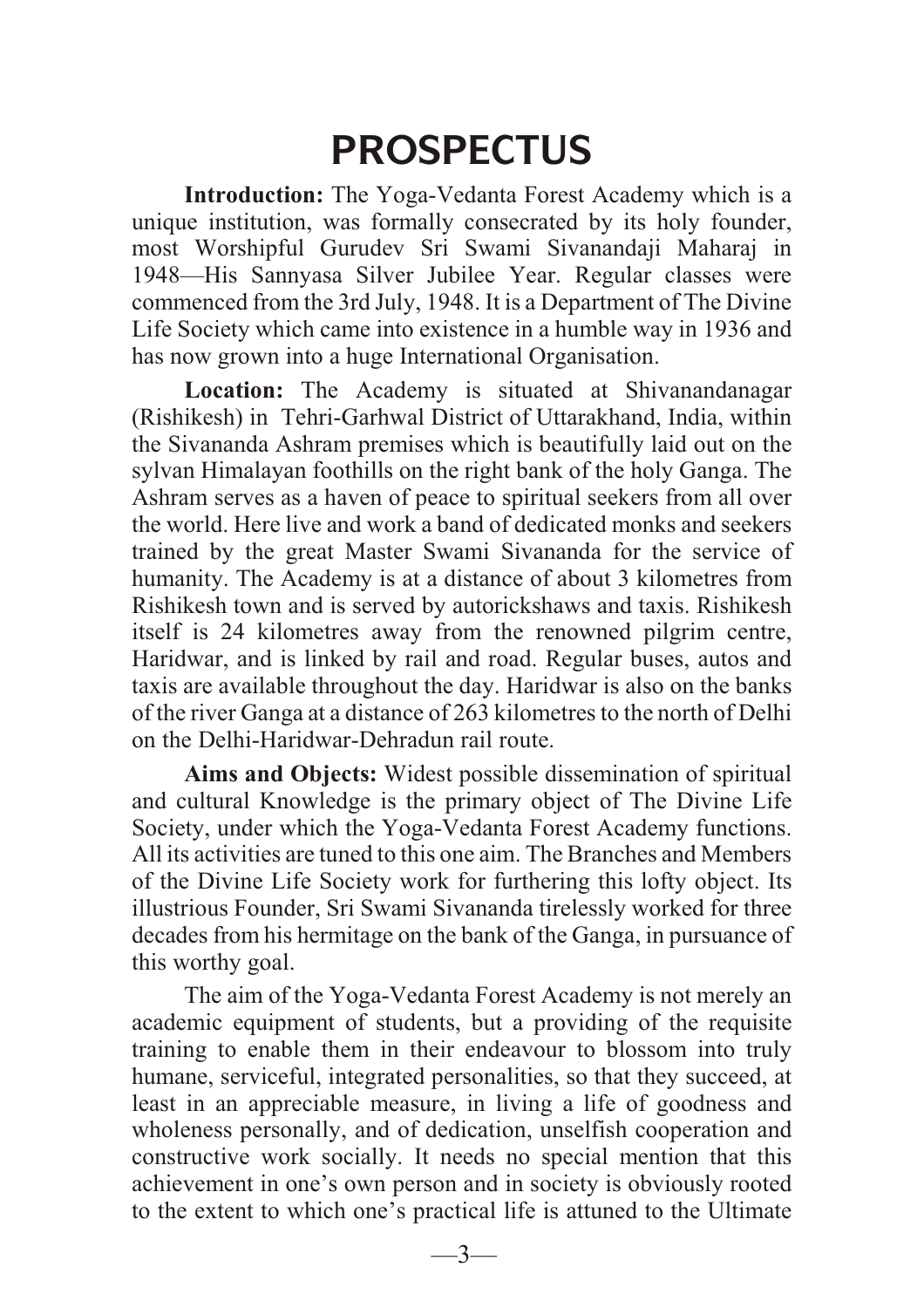Reality of the Universe. Philosophical discipline, thus, is the precondition for leading a perfectly sociable, ethical and progressive life of an onward expansion towards the realisation of the Supreme Goal of existence. The teachers of the Academy will strive to hold aloft this objective set before the students, and are not just instructors in the well-known intellectual sciences. The basic spiritual foundation of all life is the principal motif governing the curriculum of the Academy, and students with this elevated spirit of quest will seek admission.

As it would be clear from what is stated above, the objective of the Academy is to prepare the person for a successful life in the world and to facilitate the living of a wholesome life with an integrated personality. As such, applicants will kindly note that the intention of the Academy is not merely to provide them with scriptural learning or textual information, though the lessons will also include profound studies in the essential scriptures such as the Upanishads, the Bhagavadgita, the Yoga-Sutras of Patanjali, etc.

Founded with a view to bringing about an effective revival of the grandest inner aspect of Bharatvarsha's great Adhyatmic and Dharmic Culture, the Yoga-Vedanta Forest Academy (formerly Yoga-Vedanta Forest University) chiefly aims at teaching one and all the way of attaining Perfection of life through the well-established and time-honoured methods of Yoga-Sadhana.

It seeks to give to all students a comprehensive knowledge of developing their inner nature, their mental faculties and physical health as well. The students are also trained in the practical methods of Yoga and Vedanta.

Therefore, the Course conducted in the Academy is of the nature of a discipline and not merely an occasion for Darshan or Satsanga with Saints and Mahatmas, though the latter too will be an advantage of which the students can avail themselves simultaneously with the training imparted during the course.

Anyone who fulfills the required qualifications can join the Academy, if he is really eager to practise Sadhana and attain Perfection. He must be able to adapt, adjust and accommodate, to the circumstances that prevail here. He must be willing, ready and eager to do service as Sadhana. He must be active, peaceful, kind and mindful of his own development. He must be humble, simple and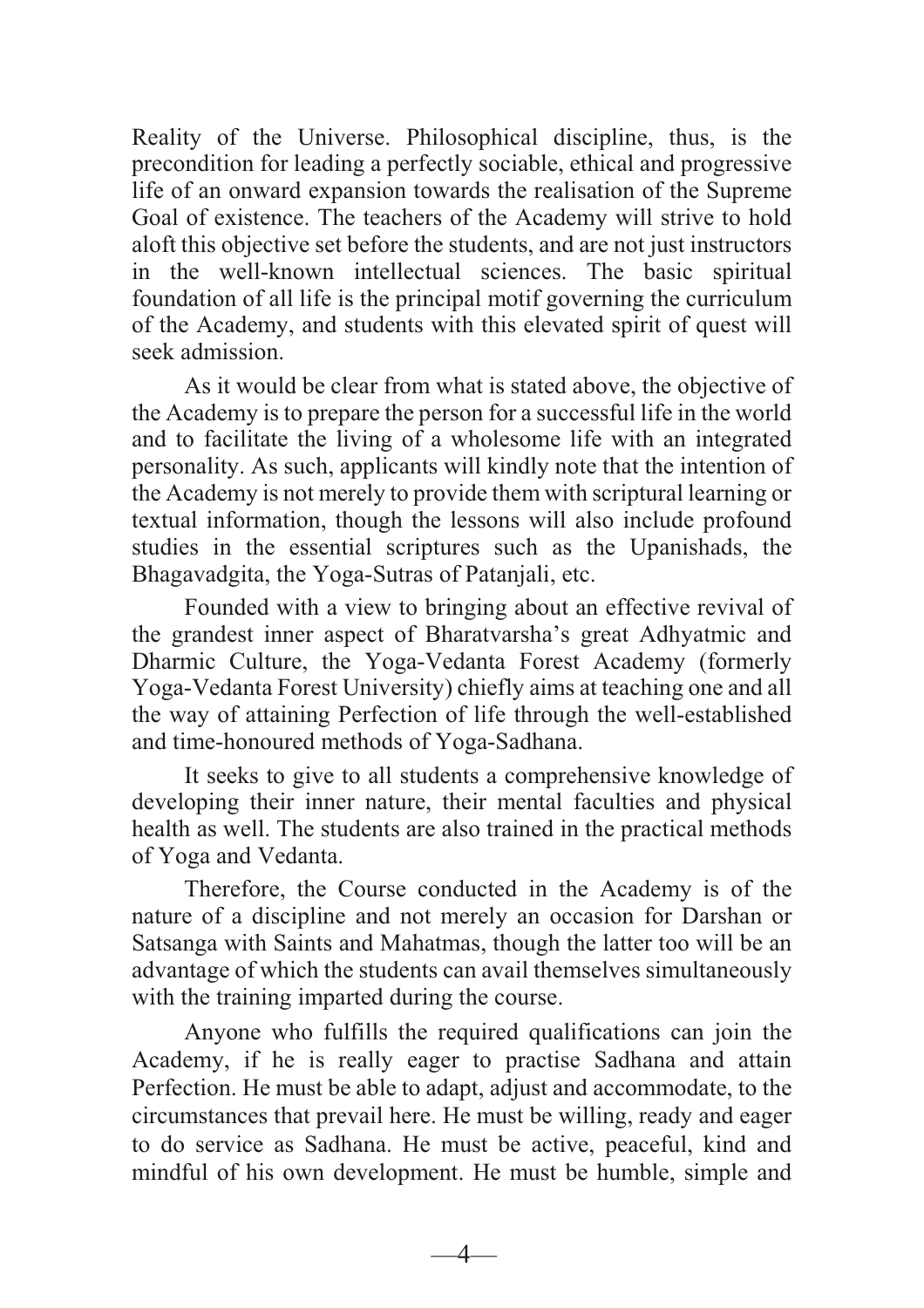eager to learn. He must be obedient and imbued with a spirit of self-sacrifice. Such a one will surely profit by his stay here.

## **Number of courses conducted:**

The Yoga-Vedanta Forest Academy will be conducting regular course in Yoga-Vedanta on a systematic basis. At present the Academy conducts 3 Courses in a year, each of two months duration.

*The details are as follows:—*

| First Course:  | March to April       |
|----------------|----------------------|
| Second Course: | May to June          |
| Third Course:  | September to October |

(These details are tentative and can be changed as and when necessary)

The Lectures and Classes will be for six days in a week, from Monday to Saturday, including special lectures, group discussions, homework and reflection by students.

# **Number of Seats: 40**

**Age Group:** Normally between 20 years and 65 years.

**Qualifications:** Preferably a Graduate. Good knowledge of English, keen spiritual aspiration and sound health are necessary.

**Medium of Instruction:** The medium of instruction is English.

**Conditions:** Smoking, use of intoxicants and drugs and such other dissipating habits are strictly forbidden. Students are expected to live an austere life in the Ashram and should be mentally prepared and physically sound to stand the rigour of the Course.

The selected candidate alone is expected to come. He is not permitted to bring along any other family member or relative with him.

**Class Room:** Students will have to sit in the Lecture Hall on the floor, on a cushion seat cross-legged. A desk will be provided for writing purposes.

**Accommodation:** Double-seated room or dormitory will be provided.

**Food:** Strictly vegetarian food will be provided.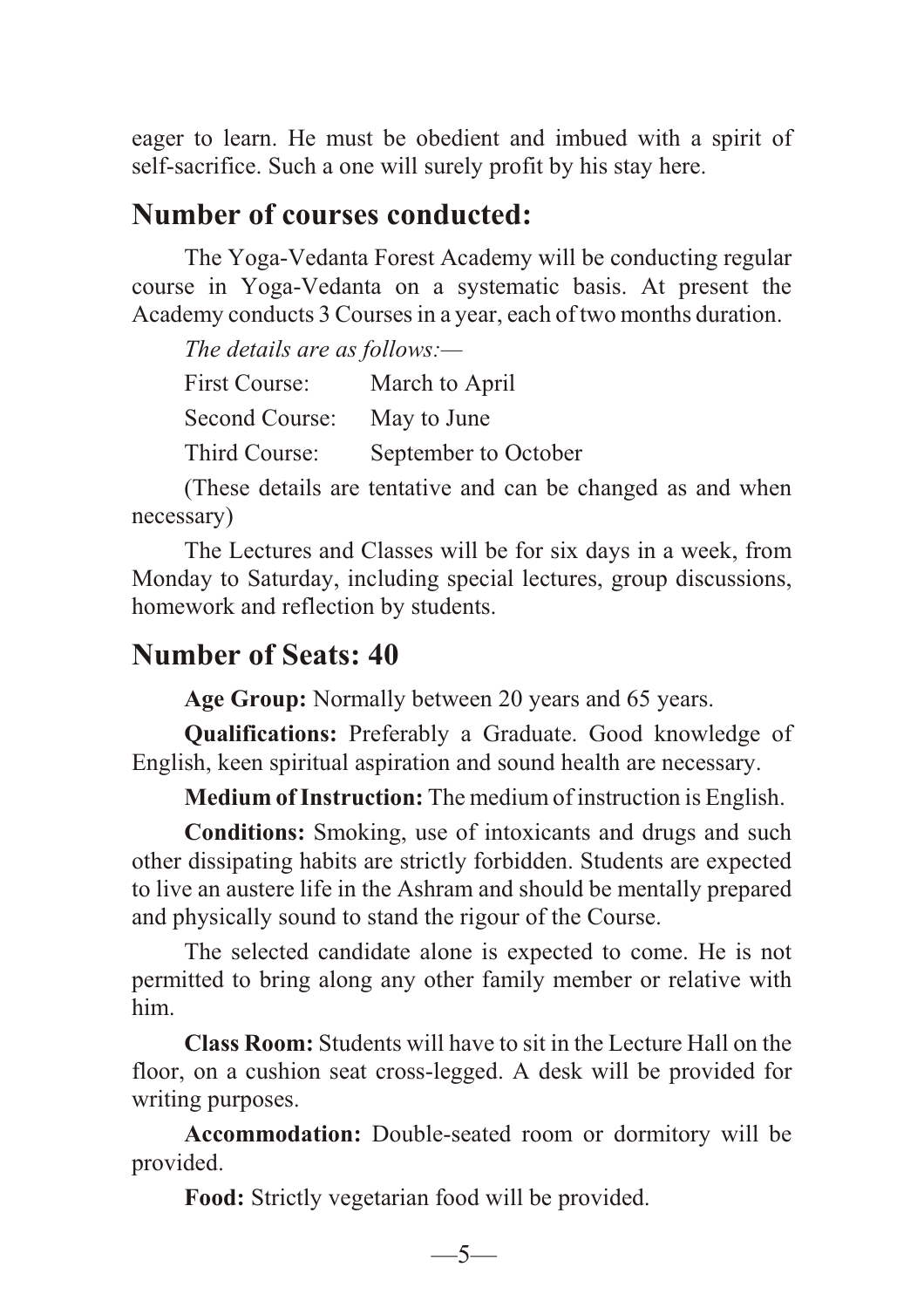Fee: No fee will be charged for training, boarding and lodging, but any voluntary donation will be gratefully accepted.

# **TENTATIVE DAILY TIME TABLE**

# **Morning:**

| $4-00$ a.m. $\ldots$ $\ldots$ $\ldots$ $\ldots$ Wake up. |                                                                    |
|----------------------------------------------------------|--------------------------------------------------------------------|
| 4-50 a.m. $\dots \dots \dots$ . Get ready for the early  | morning class.                                                     |
| 5-00 a.m. to 6-00 a.m.  Vedic Chanting and               | Meditation.                                                        |
|                                                          | 7-35 a.m. to 10-45 a.m $\therefore$ 4 Lectures of 45 minutes each. |

**Afternoon:**

|                                                     | $3-15$ p.m. to $4-00$ p.m. $\ldots$ One Lecture of 45 minutes. |
|-----------------------------------------------------|----------------------------------------------------------------|
| 4-15 p.m. to 5-00 p.m. $\ldots$ Karma Yoga.         |                                                                |
| 5-15 p.m. to $6-15$ p.m. $\ldots$ Asana, Pranayama. |                                                                |

The above schedule is provisional and will be adjusted suitably depending on seasonal conditions and exigencies. Each student will be expected to keep a 'DAILY DIARY' of all practicals done and study made during the hours other than those set aside as detailed in the programme, from the time of the beginning of the Course to the time of its termination.

# **Final Examination:**

Written and *Viva voce* tests will be held at the end of the Course. Certificates will be awarded on successful completion of the Course, along with a set of The Divine Life Society Publications as Jnana Prasad.

—6—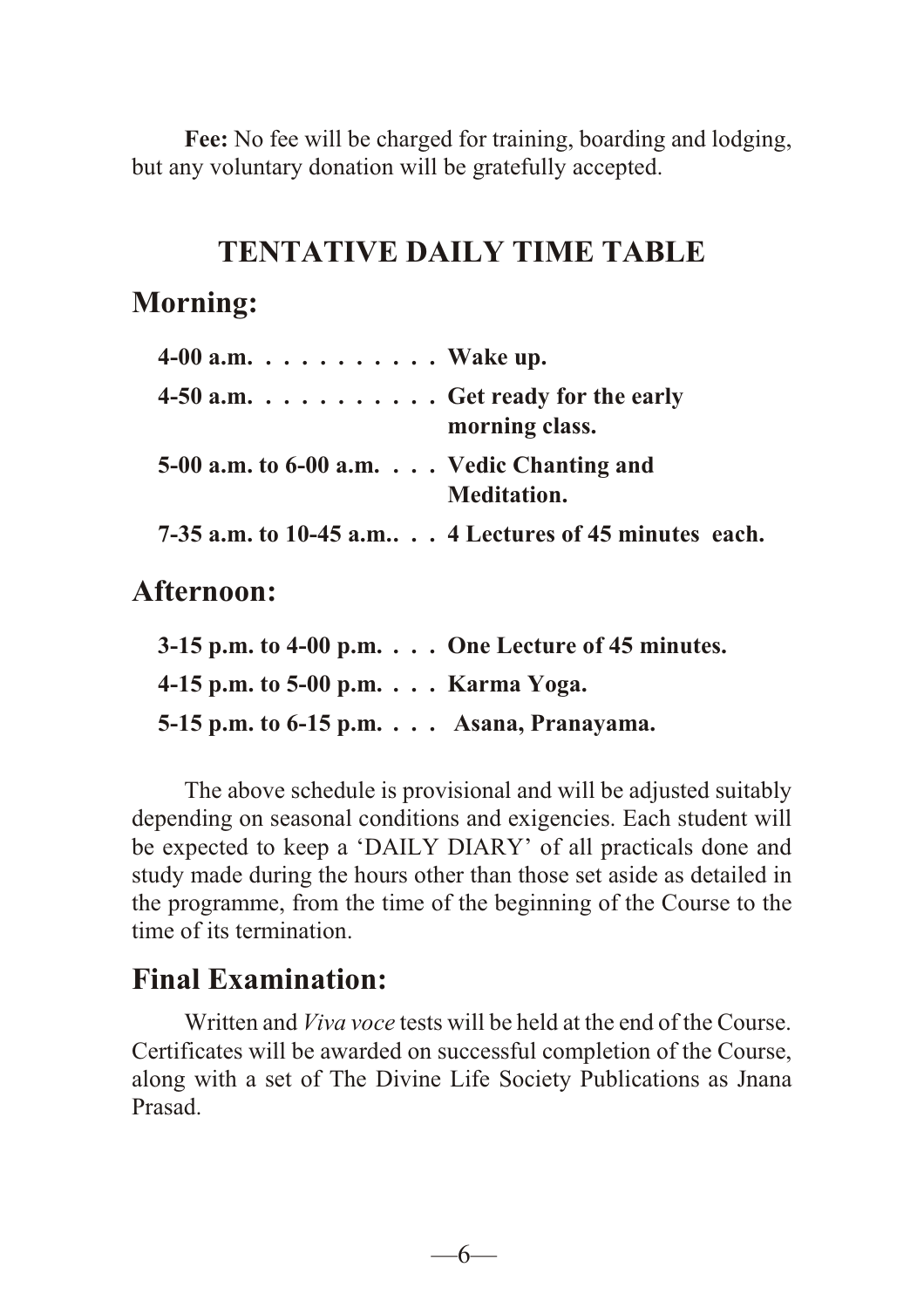### **SUBJECTS CONSTITUTING THE SYLLABUS FOR THE COURSE**

### THE COURSE OF STUDY SHALL COMPRISE THE FOLLOWING PAPERS:

1. History of Indian Philosophy:

The Vedas, the Upanishads, Jainism, Buddhism, Nyaya, Vaiseshika, Samkhya, Yoga, Vedanta (Sankara, Ramanuja, Madhva).

- II. History of Western Philosophy:
	- 1. Socrates (Concept of Virtue).
	- 2. Plato (Doctrine of Ideas).
	- 3. Aristotle (Metaphysics and Causation).
	- 4. St. Augustine.
	- 5. St. Thomas Aquinas.
	- 6. Kant (Critique of Reason, Ethical Norms).
	- 7. Hegel.
- III. Philosophy of Swami Sivananda.
- IV. Studies in Religious Consciousness.
- V. Study of the Bhagavadgita:
	- (i) The Despondency of Arjuna
	- (ii) The Three Yogas:—Karma, Bhakti and Jnana.
	- (iii) Daivi Sampat and Asuri Sampat.
	- (iv) The Concept of Svadharma.
		- (v) Nature of Sthitaprajna.
	- (vi) God, World and Soul.
- VI. Study of Upanishads.
- VII. Patanjali's Yoga Sutras.
- VIII. Narada Bhakti Sutras.
	- IX. Asana, Pranayama and Meditation.
	- X. Karma Yoga (Practical)

*Text-Books:* The Book Bank attached to the Academy will lend books to the students for the duration of the Course.